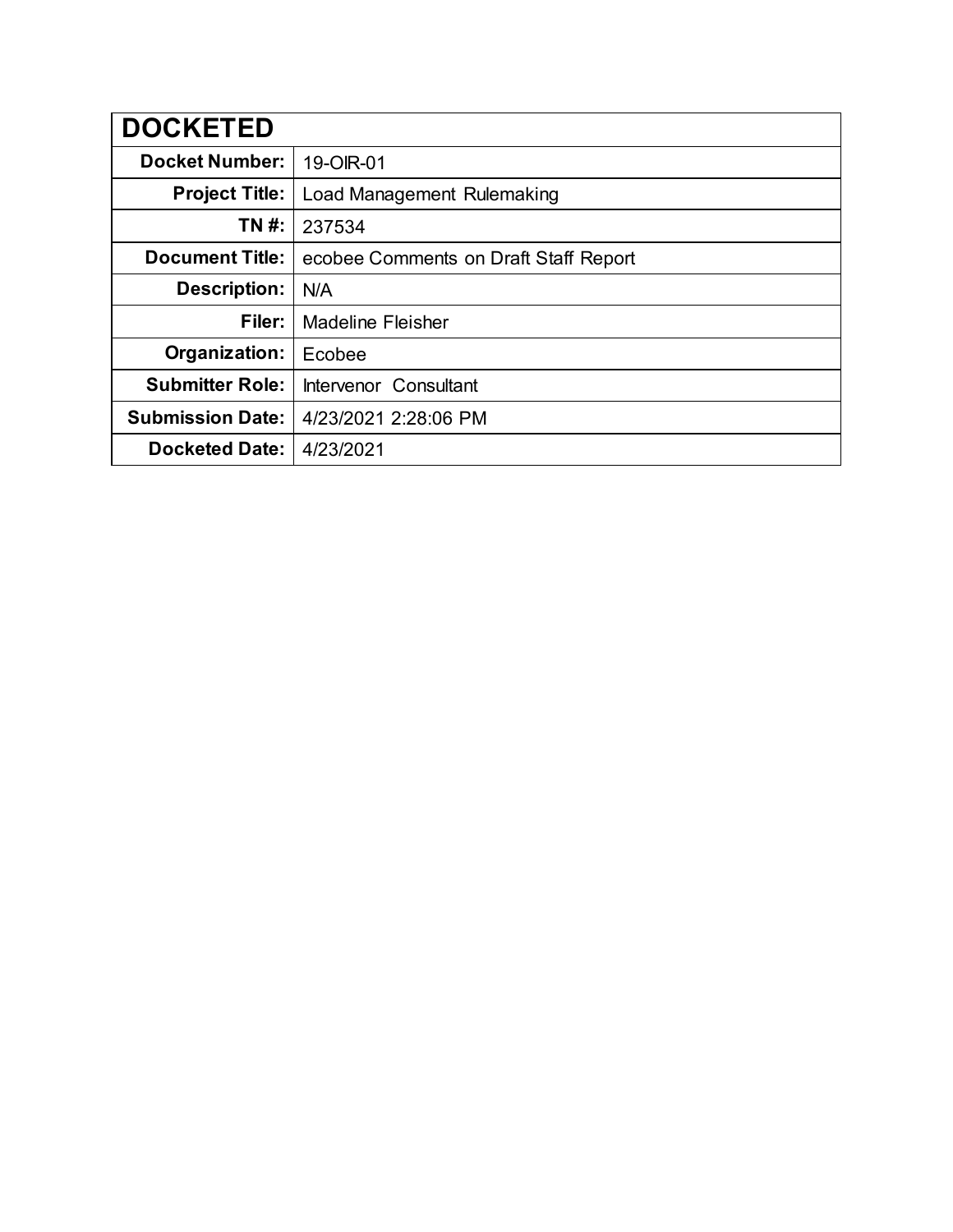

#### *Via e-filing*

April 23, 2021

California Energy Commission Dockets Office, MS-4 Docket No. 19-OIR-01 1516 Ninth Street Sacramento, CA 95814-5512

#### **ecobee Comments on "Draft Staff Report: Analysis of Potential Amendments to the Load Management Standards"**

ecobee thanks the California Energy Commission (CEC) Commissioners and Staff for this opportunity to comment on the draft Staff Report entitled "Analysis of Potential Amendments to the Load Management Standards" (Draft Staff Report), filed in Docket No. 19-OIR-01 in March 2021. ecobee continues to strongly support the opening of this proceeding and the CEC's overall efforts to implement the flexible load management technologies needed to achieve California's emissions reduction goals in a cost-effective manner.

ecobee, a leading developer of smart thermostats and other smart home products and services, approaches this proceeding as potential Automation Service Provider (ASP) that has the capability to enable cost-effective load management consistent with the Warren-Alquist Act, Public Resources Code § 25403.5. As described in previous comments in this docket and the parallel Flexible Demand Appliance Standards proceeding,<sup>[1](#page-1-0)</sup> ecobee's software platform "eco+" can apply algorithms for personalized time-of-use, demand response, and energy efficiency optimization to improve the energy performance of residential HVAC systems.<sup>[2](#page-1-1)</sup> The draft Staff Report outlines steps that will facilitate application of such tools across the state in conjunction with time-varying rate signals. However, ecobee offers three proposals, based on its hands-on experience with customer load automation through the rollout of its eco+ software, that are aimed at ensuring the draft Load Management Standard amendments and associated Staff

<sup>&</sup>lt;sup>1</sup> Docket No. 20-FDAS-01, ecobee Comments on Flexible Demand Appliance Standards (Feb. 3, 2021).

<span id="page-1-1"></span><span id="page-1-0"></span> $2$  ecobee Comments on the January 10, 2020 Draft Scoping Memo for the Load Management Standards Rulemaking (Jan. 24, 2020); *see also* [https://www.ecobee.com/en-us/eco-plus.](https://www.ecobee.com/en-us/eco-plus)<br> **ecobee Inc. Ltd.** 1 477 Richmond Street West 1 Suite 210 1 Toronto, ON 1 MSR 3E7 1 Canada t. 1.877.932.6233 w. www.ecobee.com f. 866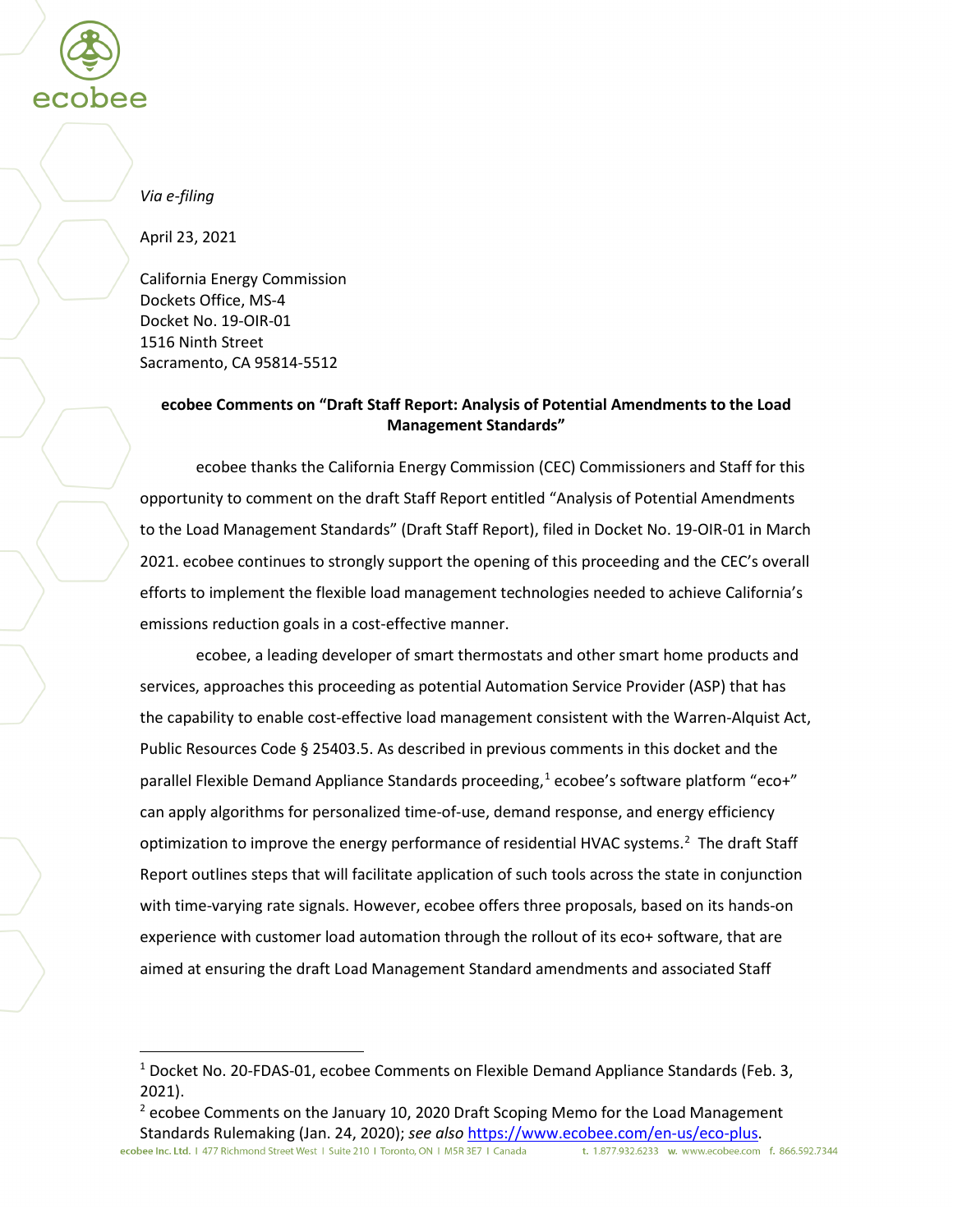Report provide a complete and robust framework for automating flexible load to provide the full array of grid, customer, and market benefits:

1) Establish a Mechanism to Provide Visibility for Grid Operators

As discussed in the draft Staff Report, a Rate Identification Number (RIN) access tool as contemplated under proposed  $\S 1623(d)$  is important to allow ASPs to act on behalf of utility customers to optimize load management in response to rate signals.<sup>[3](#page-2-0)</sup> However, this one-way communication does not provide visibility for utilities and other grid operators such as the California ISO (CAISO) to know where and in what amounts customer load is changing. Currently, absent direct device participation in CAISO (which is not broadly enabled due to barriers to participation using the OAuth open standard and otherwise), there is no mechanism for grid operators to gauge the customer response to marginal grid signals and adjust their decisions to the extent customers shift load or reduce peak in ways that could reduce generation, transmission, and distribution costs. This type of one-way signaling framework has undermined the usefulness of existing programs such as CAISO's Flex Alert emergency demand response program, which offers no visibility into customer response to calls for voluntary load reductions, prompting the California Public Utilities Commission to articulate concerns about measurement and verification of load reductions achieved through Flex Alerts. [4](#page-2-1)

Information regarding the location and quantitative load reduction contributions of utility customers is key to preventing the unnecessary procurement of reliability resources that are more costly and polluting, and to enabling utilities to predict and act on load reductions to provide distribution- and transmission-level benefits through non-wires alternatives and other system planning applications. Transmitting such information to grid operators is therefore consistent with the goal of the revised Load Management Standards to "improve electric system efficiency and reliability, lessen or delay the need for new electrical capacity, and reduce fossil fuel consumption and greenhouse gas emissions, thereby lowering the long-term economic and environmental costs of meeting the State's electricity needs."[5](#page-2-2) This need for visibility applies to all time-varying rates that will be made available from the MIDAS system and associated RIN tools, even beyond the real-time rates proposed to take effect in 2023. As major California

 <sup>3</sup> Draft Staff Report at 13-14.

<span id="page-2-1"></span><span id="page-2-0"></span><sup>4</sup> *See, e.g.*, California Public Utilities Commission, Decision 20-12-026 (Dec. 21, 2020) at 11 (finding that "[t]he energy conservation impacts of Flex Alerts are difficult to measure and verify due to the nature of mass market campaigns").

<span id="page-2-2"></span><sup>5</sup> Draft Staff Report at 51-52.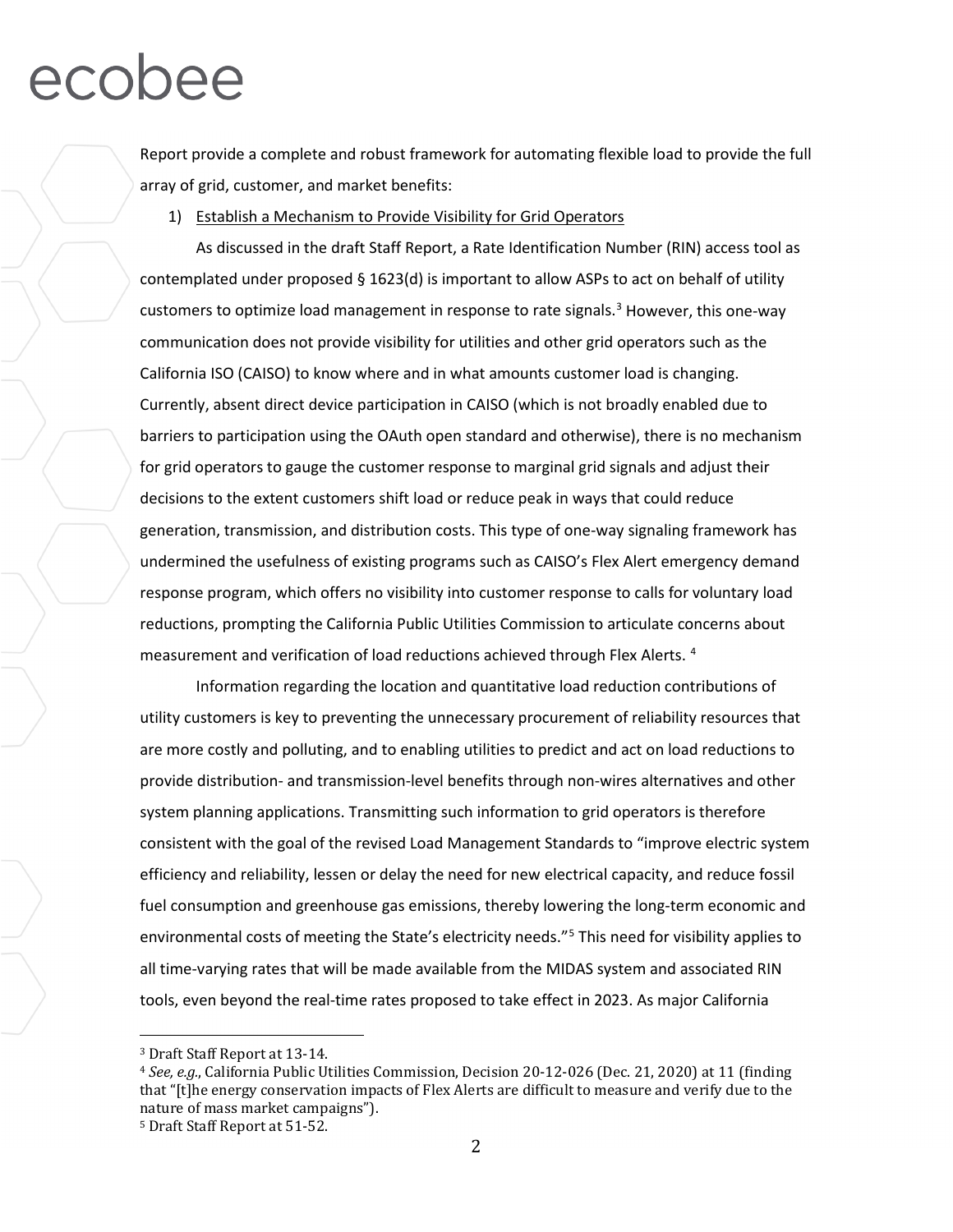utilities complete their transition to default time-of-use rates, the potential benefits from automated response to such rate signals will increase substantially, and each of these timevarying rates produces a range of valuable grid benefits that should be accounted for in system planning and compensated appropriately.

As one example of such a mechanism, the Arizona Corporation Commission has directed the Arizona Public Service Company to establish a tariff providing for the aggregation of distributed storage and demand-side resources based on their provision of capacity, demand reduction, load shifting, locational value, voltage support, and ancillary and grid services, among other operating characteristics, and also directed that the tariff should provide compensation to the suppliers of these services – including aggregators such as the ASPs described in the draft Staff Report.<sup>[6](#page-3-0)</sup> This type of tariff can provide a platform for utility programs to enter into contracts with ASPs directly implementing load management that allow for communication regarding the timing, location, and amount of customer load shifting. Programs that offer visibility into these actual impacts will allow grid operators to better utilize automated load management information in making more efficient distribution, generation, and transmission investment decisions, thus reducing costs for all customers. They will also ensure that ASPs receive appropriate compensation reflecting the value of the flexible load resources that they actually deliver to the grid, directly incentivizing the results sought by the CEC from these services.

Adopting the same approach here would be consistent with CEC Staff's vision for a cohesive effort in which utilities establish umbrella programs "to help customers respond to prices and GHG [greenhouse gas] signals."<sup>[7](#page-3-1)</sup> Therefore, ecobee urges the CEC to add the underlined language to its proposed Load Management Tariff Standard amendments as follows:

§ 1623 Load Management Tariff Standard

\* \* \* (e) On or prior to September 30, 2022, each utility shall establish a program to enable communication with service providers regarding the time, location, and magnitude of customer response to time-varying rate signals (including both price signals and greenhouse gas signals), and compensate service providers for the value of such customer response.

<span id="page-3-0"></span> <sup>6</sup> Arizona Public Service Commission, Docket No. E-01345A-19-0148, Decision No. 77762 (Oct. 2, 2020) at 8; Decision No. 77855 (Dec. 31, 2020) at 3.

<span id="page-3-1"></span><sup>7</sup> Karen Herter, CEC Load Management Standards Update (Oct. 14, 2020) at 14, docketed March 22, 2021.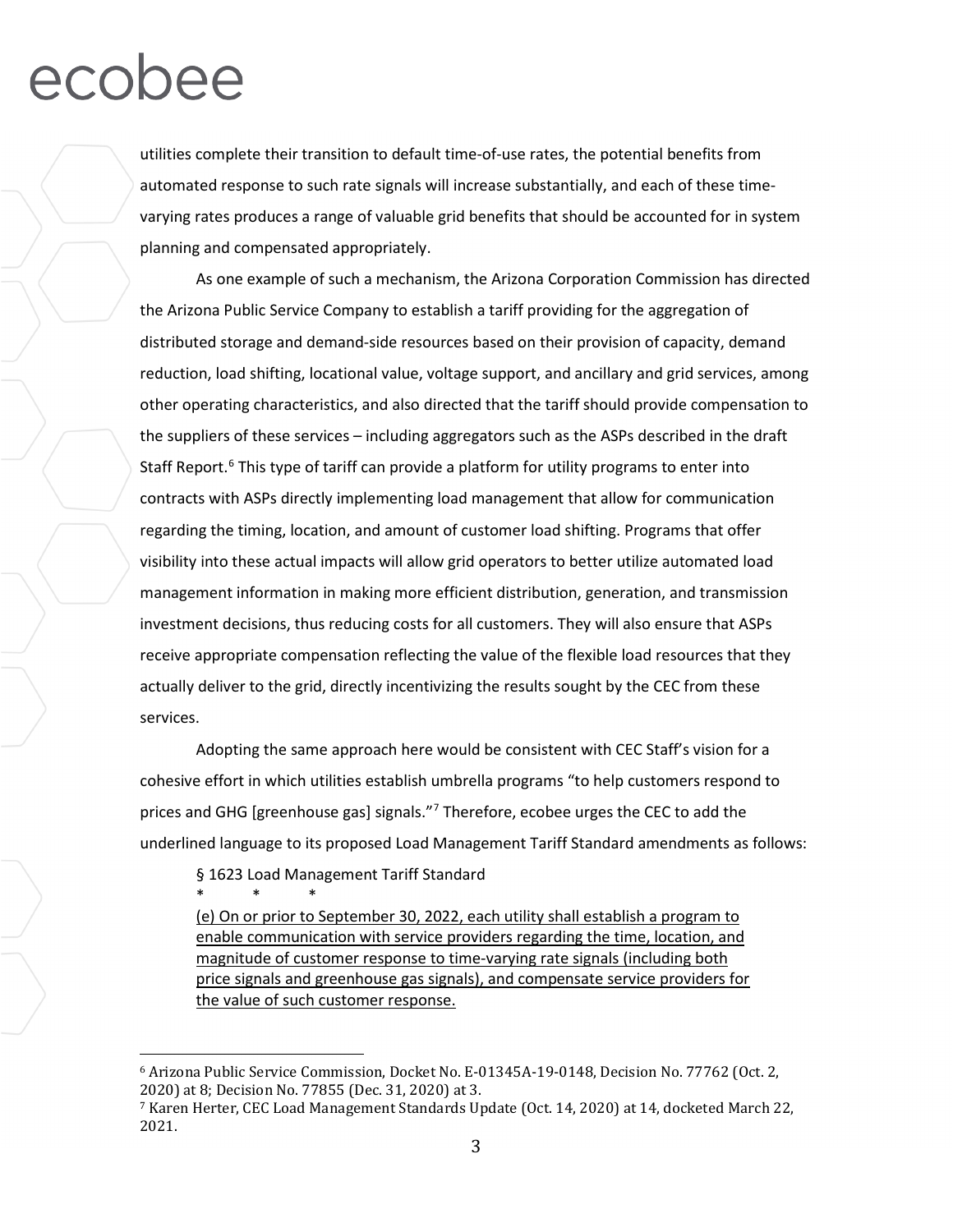#### 2) Allow Use of the Rate Identification Number Access Tool Without Green Button Connect

ecobee supports broad implementation of the RIN access tool to allow ASPs to provide customer-authorized automated load management services. In order to maximize the effectiveness of this tool, the CEC should ensure that it offers flexible authorization mechanisms. In particular, the tool should not rely exclusively on one particular protocol such as Green Button Connect in order for an ASP to obtain customer rate information.

Where utilities have implemented Green Button Connect in California, ecobee's experience has been that requirements for customers to fill out specific, and at times arcane, information to authorize access to retail meter data creates barriers which results in participation rates in the low single digits. In programs where access to customer retail meter data is not an issue and enrollment mechanisms are more flexible – allowing customers to opt in through checking a box or enabling an in-app feature – ecobee's customer participation rates can be significantly higher. That holds true for Smart Meter Texas, the Texas meter data management entity, which allows vendors to input an address for customers to obtain a unique customer identifier. The customer identifier can then be submitted for the grid operator (ERCOT) to use in obtaining customer meter data for settlement, without the need for a more laborious customer authorization mechanism. This approach has resulted in participation rates 20 times greater than through Green Button Connect.

Fundamentally, the less friction for the customer in providing necessary authorizations, the more likely the customer is to participate in a utility program. Illustrating this point, a 2019 report by the California Public Utility Commission's Energy Division described an analysis by demand response provider EnergyHub finding that:

requiring customers to provide utility account numbers to enroll in DR [demand response] programs – not required in programs in Texas – resulted in an 84% drop-off in customer enrollments. In addition, requiring customers to complete CISR [Customer Information Standardized Request] forms resulted in a 39% decrease in customer enrollment applications, according to EnergyHub. These obstacles led EnergyHub to enroll just 3% of eligible California customers it targeted for DRAM [the Demand Response Auction Mechanism], as compared with over 40% in Texas.<sup>[8](#page-4-0)</sup>

<span id="page-4-0"></span> <sup>8</sup> Energy Division's Evaluation of Demand Response Auction Mechanism – Final Report [Public Version – Redacted] at (Jan. 4, 2019), *available at* <https://www.cpuc.ca.gov/WorkArea/DownloadAsset.aspx?id=6442460092> (citing EnergyHub, "Optimizing the demand response enrollment process: Best practices for customer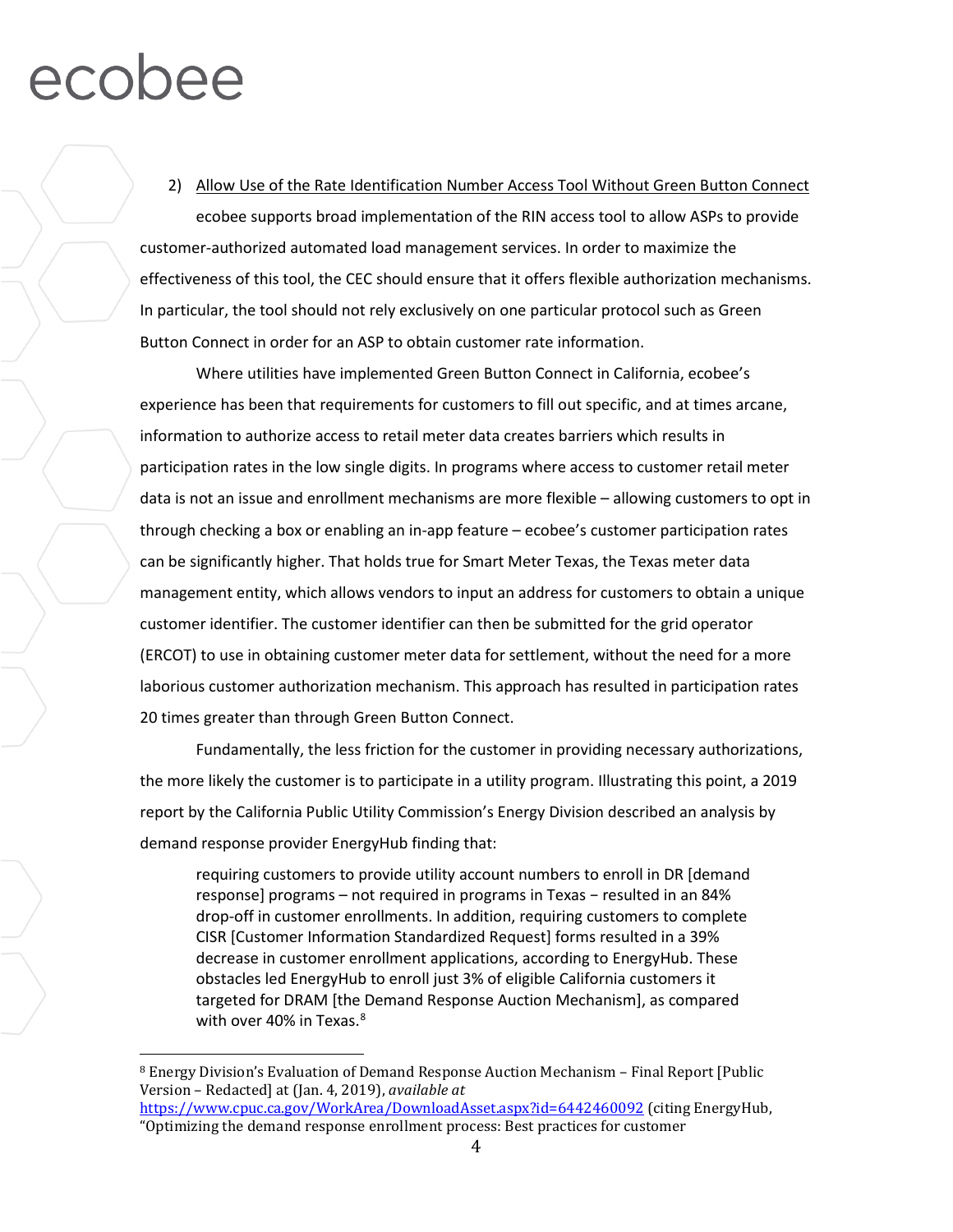Similarly, allowing ASPs to access customer rate information – which is much less sensitive than individual customer meter data – through a flexible range of mechanisms to verify a customer's identity and appropriate authorization should likewise reduce friction and maximize customer participation. Existing law in California already allows vendors under contract for utility programs to have access to tariff information.<sup>[9](#page-5-0)</sup> As detailed above, such contracts will be vital in the context of implementing revised Load Management Standards so that utilities and CAISO have visibility regarding the time, location, and extent of impacts of load automation technology for system planning purposes. Therefore, ecobee urges the CEC to ensure that the RIN access tool is compatible with utility contract mechanisms or other approaches to customer authorization other than Green Button Connect.

#### 3) Affirmatively Provide Load Flexibility Incentive Programs

The draft Staff Report correctly identifies the need for customer marketing and education regarding available load automation technologies.<sup>[10](#page-5-1)</sup> It also correctly notes that such marketing and education represents a "minimum" approach $11$  that will not affirmatively incentivize customer adoption of flexible load technologies. $12$ 

The alternative described in the draft Staff Report under which "utilities would offer programs to incentivize demand flexible controls<sup>"[13](#page-5-4)</sup> should be implemented because the current situation in California is broken. Load flexibility is not properly valued in existing energy efficiency and demand response programs because they rely on average kilowatt-hour and kilowatt reduction values that do not reflect benefits from reducing usage at specific times and in specific locations in response to rate signals. Moreover, with their focus on usage and demand reduction metrics that do not capture how the GHG emissions resulting from electricity consumption may vary over time, traditional energy efficiency and demand response programs do not value the benefits from utilizing flexible load to reduce GHG emissions and effectively integrate renewable resources independent from generic kilowatt-hour or kilowatt impacts.

i<br>I enrollment and a seamless customer experience," White Paper, 2016, *available at* 

<span id="page-5-0"></span>[https://info.energyhub.com/optimizing-demand-response-enrollment\)](https://info.energyhub.com/optimizing-demand-response-enrollment).<br><sup>9</sup> California Public Utilities Commission, Decision 11-07-056 (July 29, 2011) at 31-38; Public Utilities<br>Code §§ 8380-8381.

<span id="page-5-1"></span><sup>&</sup>lt;sup>10</sup> Draft Staff Report at 15-16.

<span id="page-5-3"></span><span id="page-5-2"></span><sup>11</sup> *Id.* at 16.

<sup>12</sup> *Id.* at 69.

<span id="page-5-4"></span><sup>13</sup> *Id.*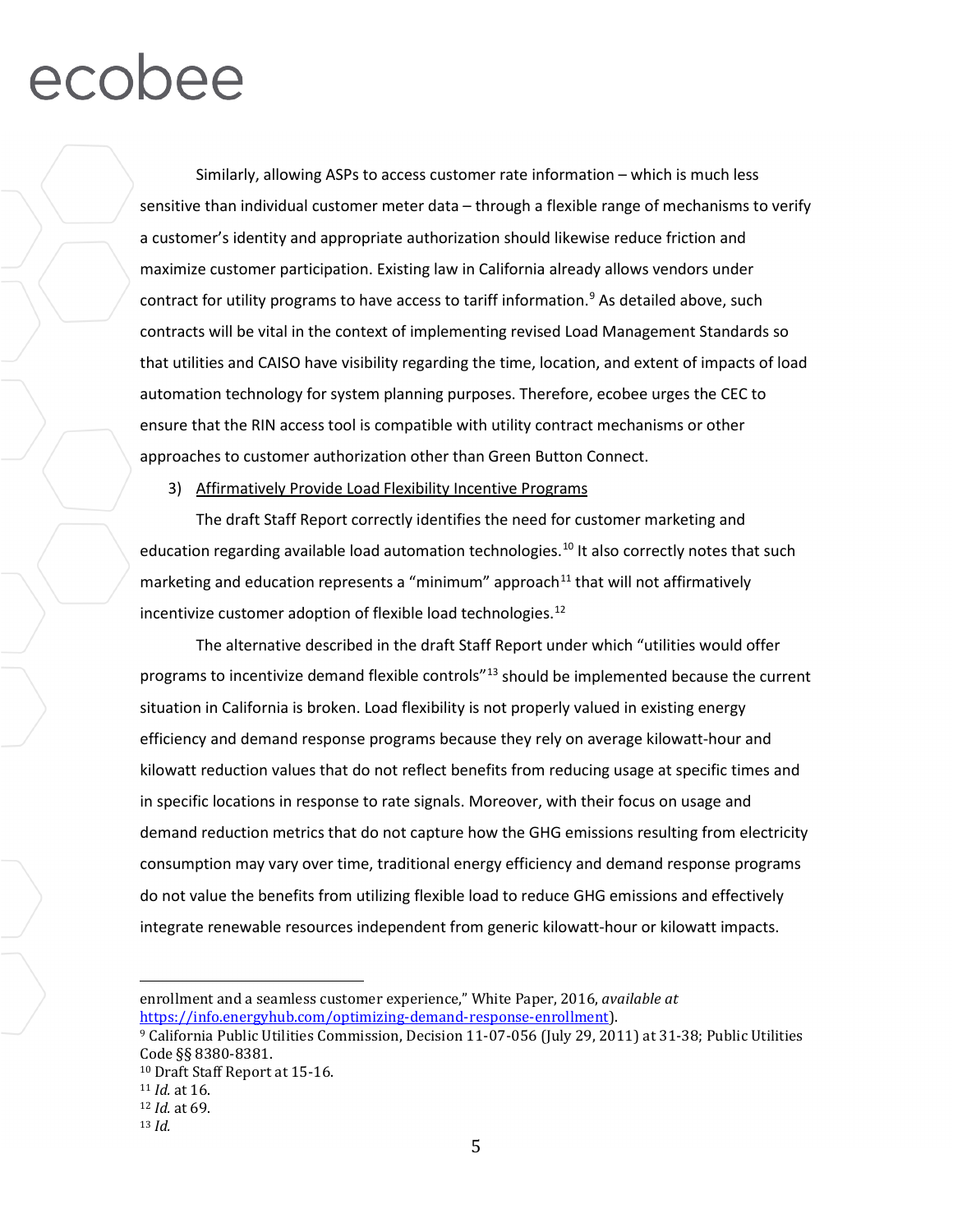The result has been the erosion of incentives for load flexibility technologies such as smart thermostats, with major California utilities no longer offering residential customer rebates for smart thermostats through their energy efficiency programs.<sup>[14](#page-6-0)</sup> Additionally, in demand response programs, consistent price or greenhouse gas optimization becomes incorporated into baselines for customers, with the result that program managers who are seeking to maximize kilowatt reductions from those baselines are in fact disincentivized from leveraging flexible load technologies.

For these reasons, it is fair to assume that automation technology that responds to price or greenhouse gas-based signals to provide daily load flexibility will not be properly incentivized through existing programs, and certainly not to the significant levels of adoption needed to minimize renewables integration costs as California works to achieve ambitious GHG-reduction targets. The CEC has already recognized as much in stating in its recent SB 100 Joint Agency Report that "the growth of load flexibility" in California is constrained by the "limited mechanisms to compensate for load flexibility in current utility programs and rate designs."<sup>[15](#page-6-1)</sup>

The CEC should therefore provide a directive in the amendment of the Load Management Standards for utilities to establish programs to incentivize deployment of costeffective load flexibility technologies as described in Chapter 10, section D.2 of the Draft Staff Report. Such programs will address a number of weaknesses in existing utility efficiency and demand response programs as described in the Draft Stafff Report, including:

- Demand response programs that offer only "Boolean" customer choice between participating in events or opting out entirely, and constrain the number of events per year, have inherently limited reach and fail to incentivize flexible customer participation according to individual preferences and non-event day peak reductions;<sup>[16](#page-6-2)</sup>
- The lack of programs aimed expressly at incentivizing flexible load resources means there is little incentive for manufacturers of load automation technologies to innovate and/or explore enhancements to the user experience in order to realize peak reductions

<span id="page-6-1"></span><span id="page-6-0"></span> <sup>14</sup> *See, e.g.,* [https://www.sdge.com/rebates.](https://www.sdge.com/rebates)

<span id="page-6-2"></span><sup>15</sup> 2021 SB 100 Joint Agency Report (Mar. 2021) at 110, *available at* [https://www.energy.ca.gov/sb100#anchor\\_report.](https://www.energy.ca.gov/sb100%23anchor_report) <sup>16</sup> Draft Staff Report at 10.

<sup>6</sup>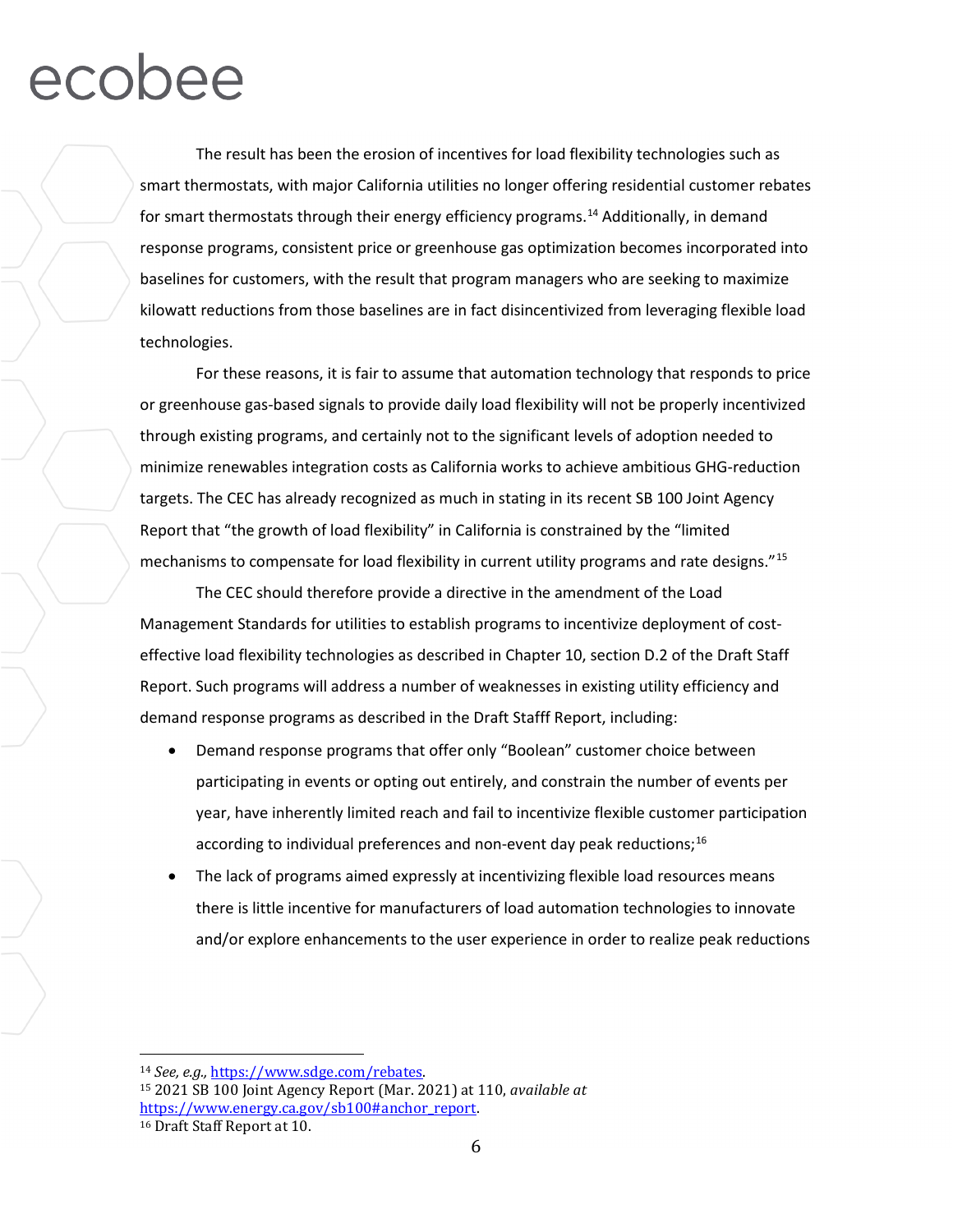that are not already valued in energy markets or through narrowly tailored utility programs; [17](#page-7-0)

- Existing programs are not designed to ensure "affordable access to . . . responsive automation technologies" for customers on time-varying rates, even as most large California utilities are implementing or have implemented default time-of-use rates;<sup>[18](#page-7-1)</sup>
- Utility programs to implement time-of-use rates do not account for recent studies showing that residential customers' willingness to enroll in such rates is greatly increased when customers are concurrently offered automated load management technologies such as smart thermostats that they can "set and forget";<sup>[19](#page-7-2)</sup>
- Some customers may value the greenhouse gas reductions available through load shifting more than cost savings in response to price signals, and for those customers "free or rebated automation technologies that respond to . . . [rate] signals might be more appropriate than a financial incentive" in the form of bill savings;<sup>[20](#page-7-3)</sup> and
- Programmatic incentives for the adoption of automated load management technology will help foster "robust responsive automation markets" as a vital complement to statewide rate signals. $^{21}$

A directive for utilities to implement programs to address these problems by directly incentivizing automated load management technologies can easily be codified through new underlined language in the proposed Load Management Tariff Standard amendments as follows:

§ 1623 Load Management Tariff Standard

(f)(1) This standard requires a utility develop programs to incentivize customer adoption of automated load management technologies that are responsive to time-varying rate signals, and that the utility propose such programs to its rateapproving body.

(2) Load Management Incentive Programs. On or prior to March 31, 2023, utilities shall apply for approval of at least one program to incentivize residential customer adoption of automated load management technologies in conjunction with enrollment in a tariff or program enabling automated responses to timevarying rate signals. The program shall include an analysis of the costs and benefits of such a program, including benefits in reducing overall greenhouse

<span id="page-7-1"></span><span id="page-7-0"></span> <sup>17</sup> *Id.* at 10-11.

<sup>18</sup> *Id.* at 11.

<span id="page-7-2"></span><sup>19</sup> *Id* at 15-16, 69.

<span id="page-7-3"></span><sup>20</sup> *Id.* at 16.

<span id="page-7-4"></span><sup>21</sup> *Id.* at 51.